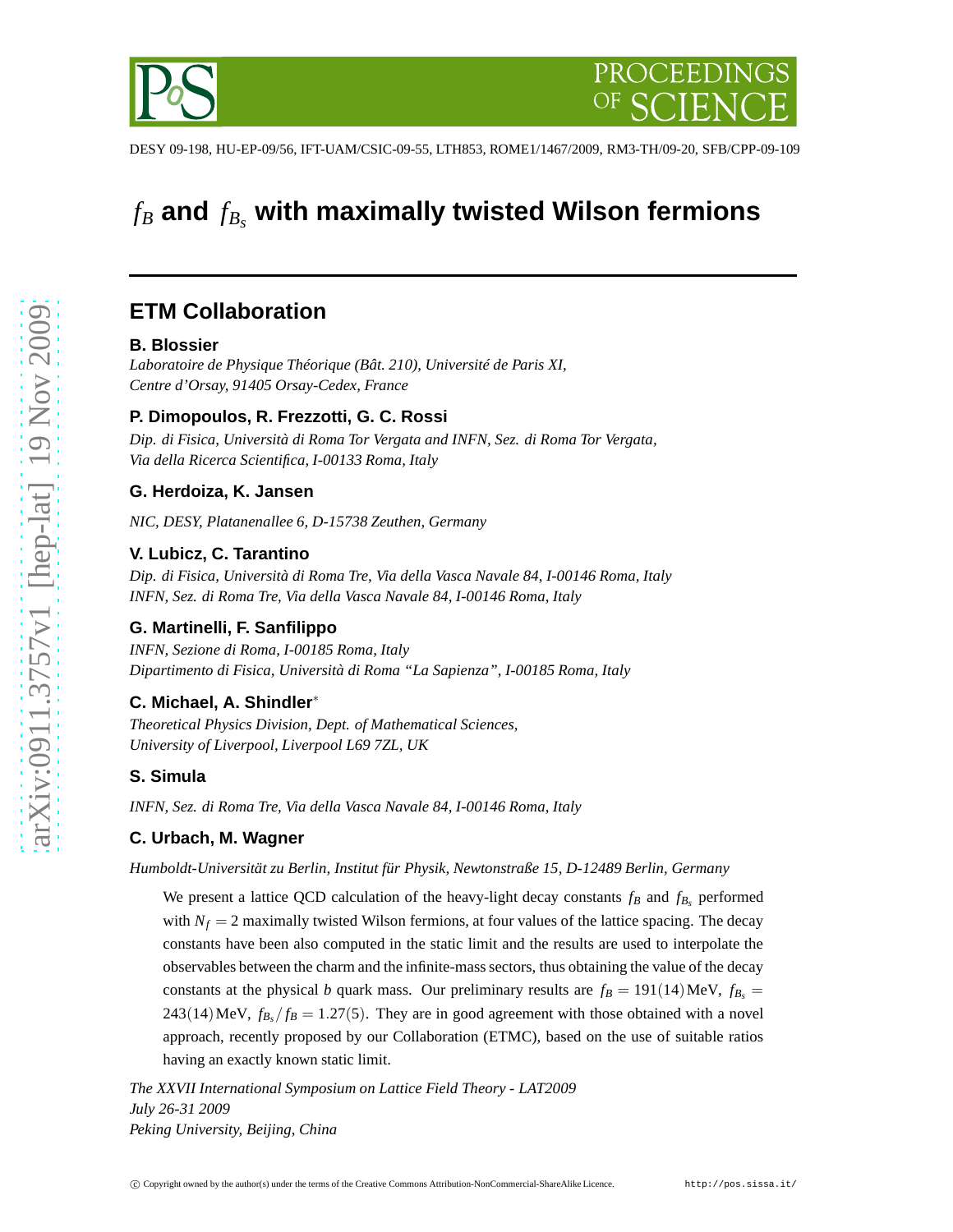#### **1. Introduction**

The study of B-physics plays a fundamental role within flavour physics both in accurately testing the Standard Model and in the search of New Physics effects. To this aim it is crucial to have theoretical uncertainties under control, in particular those of the hadronic parameters computed on the lattice.

With the available computer power it is not possible to simulate quark masses in the range of the physical *b* mass keeping, at the same time, finite volume and discretisation effects under control. In order to circumvent these problems, many different methods have been proposed so far (see ref. [[1](#page-6-0)] for an up to date collection of results).

The approach that we have adopted and that we discuss below consists in using lattice QCD data with the heavy quark mass ranging from the charm region up to ∼ 4/5 of the physical *b* quark mass, together with the information coming from the static limit point. In order to deal with the simulated light quark mass and finite lattice spacing, a careful extrapolation to the chiral and continuum limits has been performed. An alternative method, based on the introduction of suitable ratios having an exactly known static limit, has been recently proposed and investigated by our Collaboration (ETMC) [[2](#page-6-0)].

In section 2 we describe the computation of the decay constants in the static limit; in section [3](#page-4-0) we present the interpolation between the charm and infinite-mass sectors and compare the results with those obtained in ref. [[2](#page-6-0)].

#### **2. Heavy-light decay constant in the static limit of HQET**

We have combined a light doublet of twisted-mass fermions  $(\psi^T = (u, d))$  defined at maximal twist with a static quark described by the HYP2 action [\[3\]](#page-6-0) to improve the signal-to-noise ratio [\[4\]](#page-6-0):

$$
S^{\text{stat}} = a^4 \sum_{x} \bar{\psi}_{h}(x) \nabla_0^* \psi_{h}(x), \quad \nabla_0^* \psi_{h}(x) = \frac{1}{a} \left[ \psi_{h}(x) - U_{\text{HYP2}}^{\dagger}(x - a\hat{0}) \psi_{h}(x - a\hat{0}) \right]. \tag{2.1}
$$

In order to extract the decay constant using maximally twisted lattice QCD, we need to evaluate the matrix element of the static-light local current. At maximal twist the pseudoscalar current  $(\mathscr{P}^{\text{stat}})_{R}$ in the physical basis, in terms of the twisted basis used in the numerical simulations (light quark fields  $\chi^T = (\chi_u, \chi_d)$ ), is given by

$$
\left(\mathscr{P}^{\text{stat}}\right)_R(x) = \left(\bar{\psi}_h(x)\gamma_5 u(x)\right)_R = \frac{1}{\sqrt{2}} \left(Z_P^{\text{stat}} P(x) + i Z_S^{\text{stat}} S(x)\right) \tag{2.2}
$$

where  $P = \bar{\psi}_h \gamma_5 \chi_u$  and  $S = \bar{\psi}_h \chi_u$  are the pseudoscalar and scalar densities which renormalise with the  $Z_P^{\text{stat}}$  and  $Z_S^{\text{stat}}$  appropriate to the static-light framework.

We define  $c_1 = i \langle 0 | \bar{\psi}_h \chi_u | B \rangle$  and  $c_5 = \langle 0 | \bar{\psi}_h \gamma_5 \chi_u | B \rangle$  where  $|B \rangle$  is the lattice ground state. At maximal twist, the amplitude we need to compute is  $\Phi = f_B \sqrt{M_B} = (Z_S^{\text{stat}} c_1 + Z_P^{\text{stat}} c_5)$ . The (bare) matrix elements  $c_1$  and  $c_5$  have been measured from an analysis following the static HQET spec-trum study with twisted-mass fermions [[5](#page-6-0)]. The ETMC ensembles  $B_{1,2,3,4}$  and  $C_{1,2}$  [[6, 7](#page-6-0)] have so

<sup>∗</sup>Current address: Instituto de Física Teórica UAM/CSIC Universidad Autónoma de Madrid, Cantoblanco E-28049 Madrid, Spain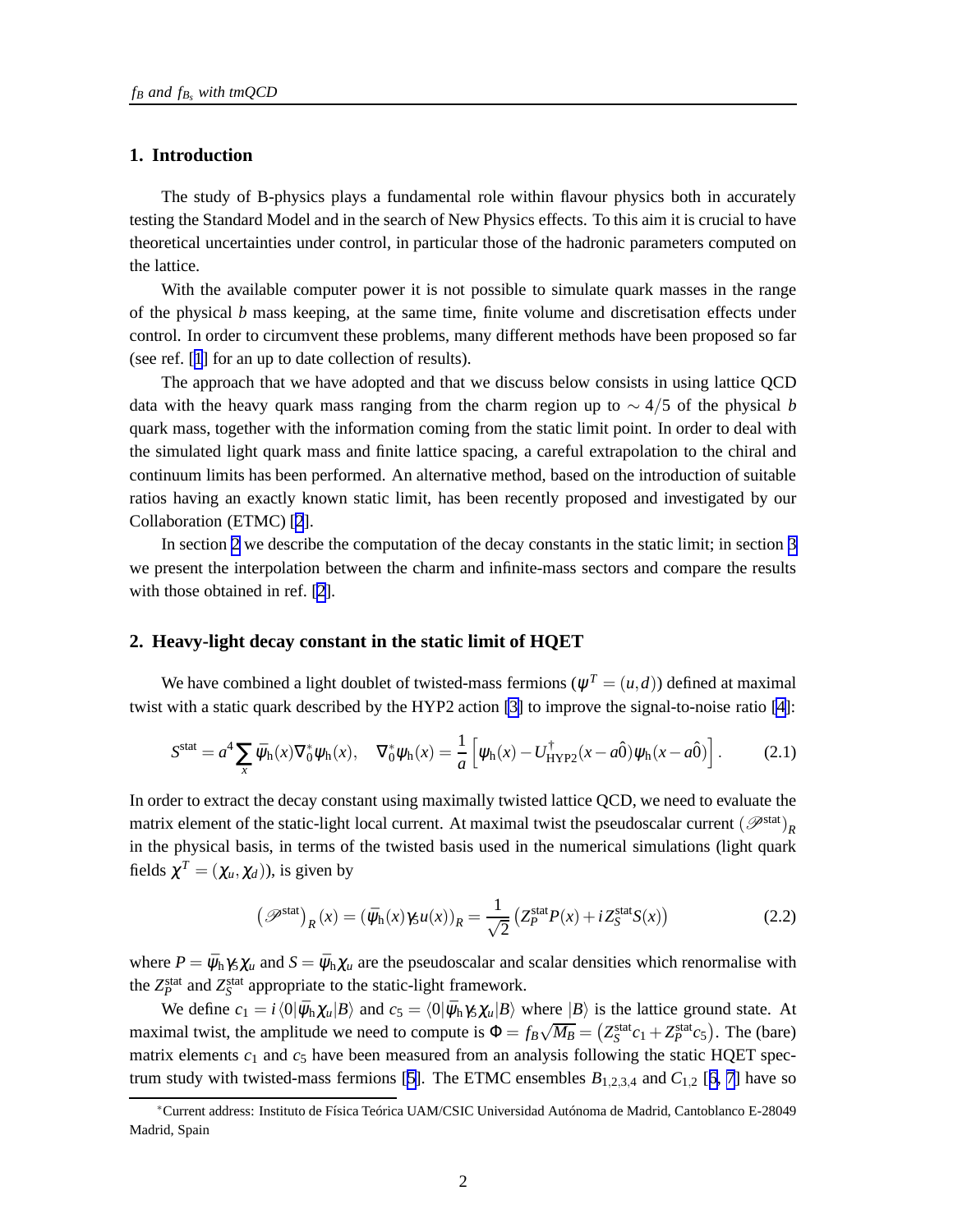far been considered (i.e. two lattice spacings). Here we concentrate on the lightest heavy-light meson state, the pseudoscalar meson which we call here the *B* meson (or *B<sup>s</sup>* with a strange valence quark). We take the value of *m<sup>q</sup>* for the strange quark from the ETMC studies of the strange-light mesons [[8](#page-6-0), [9](#page-6-0)] which used the same gauge configurations as used here, namely  $am_s = 0.022$  at  $\beta = 3.9$  and 0.017 at  $\beta = 4.05$ . We measure the correlation of operators at source and sink with a large choice of operators: local and smeared; parity conserving and non-conserving. We then make a simultaneous fit to a sub-matrix (typically  $6 \times 6$ ) in a given Euclidean time *t* interval. We chose this *t*-interval to have similar physical extent at different lattice spacings. We find that the non-local operators have weaker coupling to excited states, as expected. Such non-local operators can give a good determination of the energy levels but to extract the required matrix element (related to *f<sup>B</sup>* ) we need to include local operators in the fit. At  $\beta = 3.9$  we use a 4 state fit with  $t/a$  range 4 – 10 but with the correlations that have local operators (at sink and/or source) we restrict to *t*/*a* range to 6 – 10. This choice gives acceptable values of  $\chi^2$  using correlated fits. We then make uncorrelated fits to determine the required energies and matrix elements with statistical errors determined by bootstrap. At  $\beta = 4.05$  the appropriate  $t/a$  range is found to be  $5-12$  for smeared correlators and 7− 12 for local ones. We have checked by making many different fits that the fit parameters are stable, within the statistical error assigned. For the correlations of  $B<sub>s</sub>$  mesons, we make similar fits but find that the minimum  $t/a$  value has to be increased by 1 unit to preserve an acceptable (correlated)  $\chi^2$ .

Then one computes  $Z_P^{\text{stat}}$  and  $Z_S^{\text{stat}}$  in order to get the matrix element renormalised in HQET at a specific scale  $\mu$ . We have chosen to renormalise it in the  $\overline{\text{MS}}$  scheme at  $\mu = 1/a$  and for this preliminary account of our work the renormalisation is done perturbatively at 1 loop order.  $\overline{\text{MS}}$  is a continuum-like scheme defined within dimensional regularisation, while the regulator of our bare quantities is the inverse lattice spacing. So one needs a matching between both regularisations. It can be written as

$$
\langle O(p,\mu) \rangle^{\text{DR},\overline{\text{MS}}} = \left[ 1 - \frac{\alpha_s}{4\pi} \left( -\gamma_0 \ln a^2 \mu^2 + C^O \right) \right] \langle O(p,a) \rangle^{\text{lat}}
$$
  

$$
\equiv Z_O(a\mu) \langle O(p,a) \rangle^{\text{lat}}, \qquad (2.3)
$$

where the renormalisation scheme and scale of the coupling constant  $\alpha_s$  is not specified at this level of perturbation theory. Expressions of *C P*(*S*) are complicated and not illuminating, essentially due to the HYP-smeared static action and the improved part of the gluon propagator [\[10\]](#page-6-0). Thus we have simply collected the numerical values of  $Z_P^{\text{stat}}$  and  $Z_S^{\text{stat}}$  in Table 1 for a boosted coupling  $g_P^2$  =  $g_0^2/\langle U_P \rangle$  (where  $g_0^2 = 6/\beta$  and  $\langle U_P \rangle$  is the average plaquette value). It turns out that the systematic error introduced by a poor determination of the ratio  $z_r = Z_S^{\text{stat}}/Z_P^{\text{stat}}$  is minimal, especially on the

|      | $Z_{n}^{\text{stat}}$ | $Z_{\rm g}^{\rm stat}$ |
|------|-----------------------|------------------------|
| 3.9  | 0.849                 | 0.933                  |
| 4.05 | 0.859                 | 0.938                  |

**Table 1:** First order perturbation theory renormalisation factors of the pseudoscalar and scalar static-light dimension 3 operators in the  $\overline{MS}$  scheme at the scale  $\mu = 1/a$ .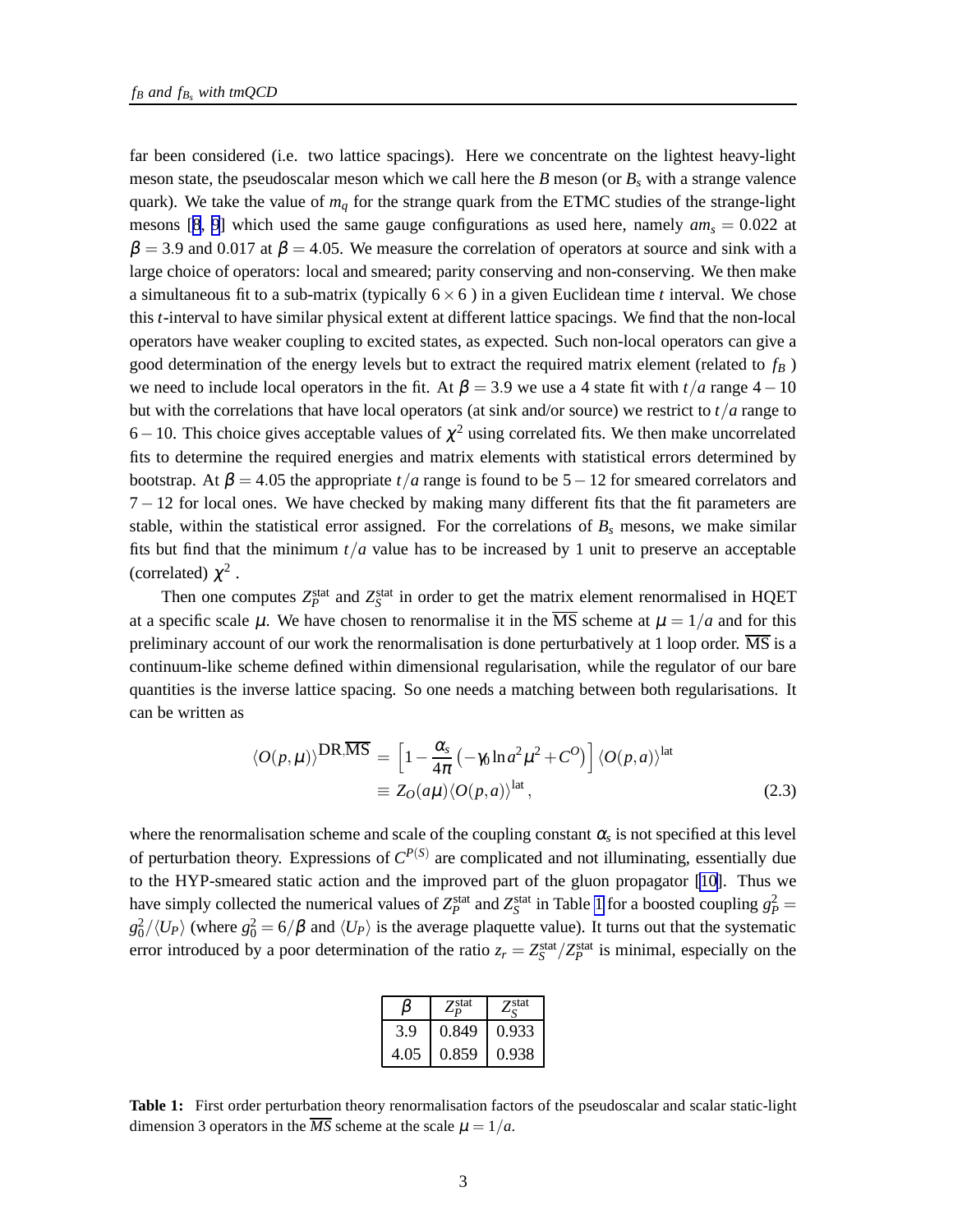<span id="page-3-0"></span>

**Figure 1:** Left plot: unrenormalised heavy-light decay constant combination  $r_0^{3/2} \Phi/Z(4.05)$  (with  $Z \equiv (Z_p^{\text{stat}} + Z_s^{\text{stat}})/2$ ) versus the squared mass of the pion built of the light sea quarks. The circles represent  $Z_P^{\text{stat}} + Z_S^{\text{stat}}$   $/2$  versus the squared mass of the pion built of the light sea quarks. The circles represent the *B* meson case, where the valence light quark is equal to the sea quark. The squares represent the *B<sup>s</sup>* meson case, where the light valence quark is the strange quark. The data at  $\beta = 3.9$  (red symbols) have been multiplied by the appropriate factor to match the same scale for the data at  $\beta = 4.05$ . The curves represent the NLO HMChPT theory expressions. Right plot: the ratio  $\frac{\Phi_{B_s}}{\Phi_B}$  versus the squared mass of the pion built of the light sea quarks. The curve represents the NLO heavy quark chiral perturbation theory.

ratio of the *B* and  $B_s$  decay constants. We thus present in fig. 1 the bare matrix element, which depends on the ratio  $z_r$  only.

Once the matrix element  $\Phi^{\overline{MS}}(\mu = 1/a)$  has been renormalised in the  $\overline{MS}$  scheme at the scale  $\mu = 1/a$  a NLO running of perturbation theory [[11\]](#page-7-0) has been applied to evolve it to a scale  $\mu =$  $M_{B}^{\rm exp}$  $B_B^{\text{exp}}$ . This is what is needed to perform a fit together with the relativistic data matched to HQET at the same scale (see next section).

The extrapolation of  $\Phi_B$  down to the physical pion has been performed with Heavy Meson Chiral Perturbation Theory (HMChPT) at NLO by using the formula  $[12-14]$  $[12-14]$  $[12-14]$ 

$$
\frac{\Phi_B}{\Phi_0} = 1 - \frac{3(1+3\hat{g}^2)}{4} \frac{M_{ll}^2}{(4\pi f)^2} \log\left(\frac{M_{ll}^2}{(4\pi f)^2}\right) + \alpha_1 M_{ll}^2,
$$
\n
$$
\frac{\Phi_{B_s}}{\Phi_{0s}} = 1 + \alpha_{1s} M_{ll}^2,
$$
\n(2.4)

where  $M_{ll}$  denotes the simulated pion masses,  $f$  stands for the light decay constant in the chiral limit, while  $\Phi_{0(s)}$  and  $\alpha_{1(s)}$  are free fit parameters. The  $\hat{g}^2$  coupling has been fixed to 0.2 [\[15, 16](#page-7-0)], and we have checked that a change of 50% in the value of  $\hat{g}^2$  results in a shift in  $\Phi_B$  which is well below the statistical error. The chiral extrapolation of  $\Phi_B$ ,  $\Phi_{B_s}$  and the ratio  $\Phi_{B_s}/\Phi_B$  is shown in fig. 1. This figure also illustrates that we find consistent results at our two available lattice spacings within the relatively large errors. We do not have enough data to include explicit discretisation error terms in the fit formula. However it seems that cut-off effects are quite small. This is more evident for the ratio  $\frac{\Phi_{B_s}}{\Phi_B}$  which is consistent with having no cutoff effects (see right plot of fig. 1).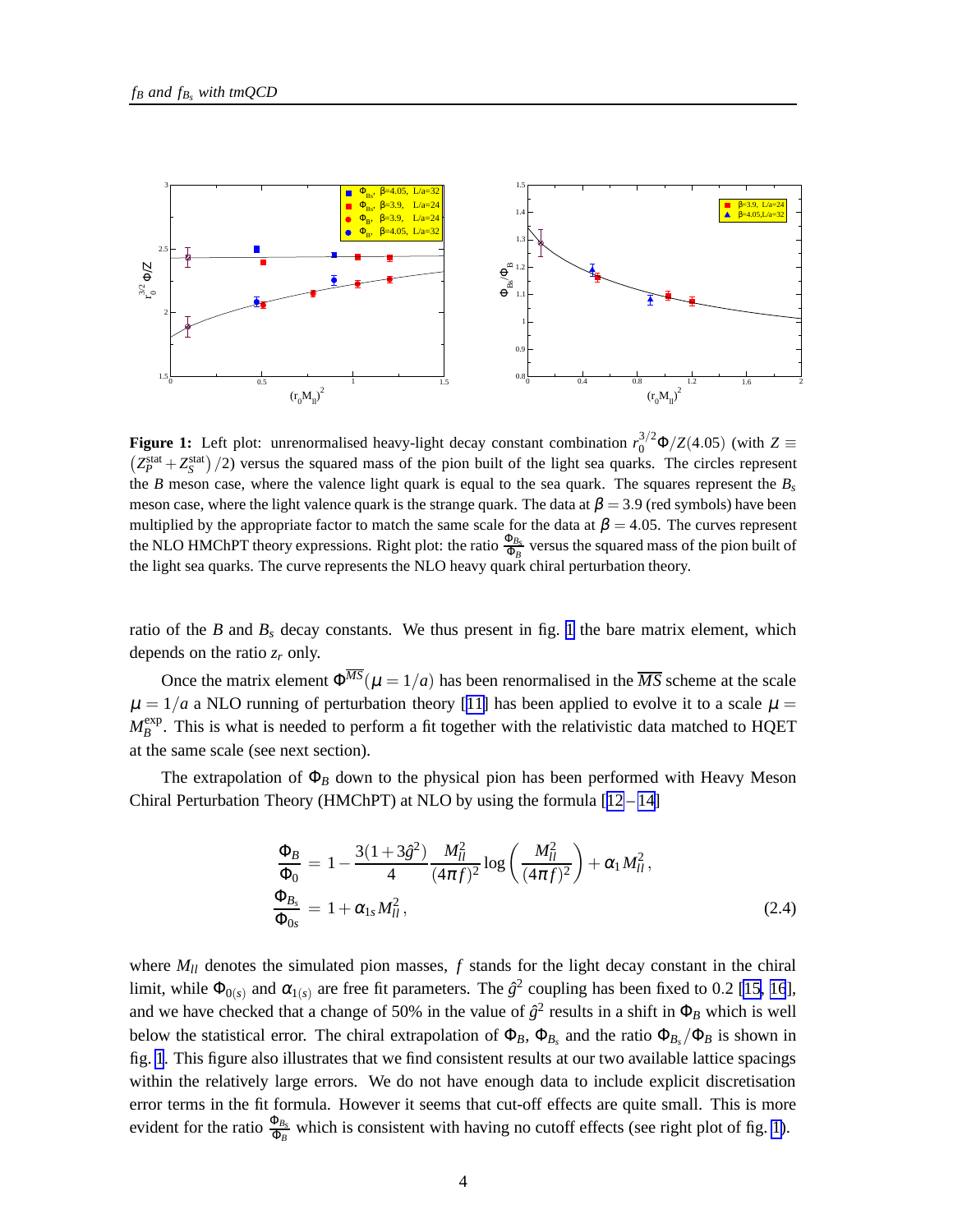<span id="page-4-0"></span>

**Figure 2:** Effective masses at  $\beta = 4.05$  for two heavy-light (*hl*) and two heavy-strange (*hs*) quark mass combinations. The two heavy quark masses correspond approximately to the physical charm quark mass and to ∼ 2/3 of the value of the physical *b* quark mass.

#### **3. Relativistic results and interpolation to the physical** *b* **quark mass**

We perform an interpolation of the heavy-light *(hl)* decay constants from the charm region up to the bottom mass, by including data in the static limit calculated in the HQET as explained in the previous section. The lattice QCD data used in this analysis are at four values of the lattice spacing  $a \approx 0.100, 0.085, 0.065, 0.050$  fm (corresponding to  $\beta = 3.8, 3.9, 4.05, 4.2$ ), that is we have used the configuration ensembles denoted in [\[6, 7](#page-6-0)] as  $A_{2,3}$ ,  $B_{1,2,3,4,6,7}$ ,  $C_{1,2,3}$  and  $D_2$ , respectively. We have simulated for each ensemble 16 heavy quark masses in the range  $m_c^{phys} \lesssim m_h \lesssim 0.8 m_b^{phys}$ pnys<br>b Quark propagators with different valence masses are obtained using the so called multiple mass solver method [[17](#page-7-0)]. In fig. 2 we show for illustrative purpose the effective masses at  $\beta = 4.05$  and for few quark mass combinations.

The analysis is performed by studying the dependence of the decay constants, more precisely of the quantity  $\Phi_{hq} = f_{hq} \sqrt{M_{hq}}$ , as a function of the meson masses, as in our recent analysis of the  $f_D$  and  $f_{D_s}$  decay constants [[9](#page-6-0)].

In order to make use of the HQET scaling low we introduce for each simulated *hq* meson mass  $M_{hq}$  the HQET quantity that is finite in the static limit [[11\]](#page-7-0):

$$
\Phi_{hq} = \left(\frac{\alpha^{\overline{\text{MS}}}(M_{hq})}{\alpha^{\overline{\text{MS}}}(M_B^{\exp})}\right)^{-\gamma_0/(2\beta_0)} \cdot \left[1 - \left(\frac{439}{1089} - \frac{28\pi^2}{297}\right) \frac{\alpha^{\overline{\text{MS}}}(M_{hq}) - \alpha^{\overline{\text{MS}}}(M_B^{\exp})}{4\pi}\right].
$$
\n
$$
\left[1 + \frac{8}{3} \frac{\alpha^{\overline{\text{MS}}}(M_{hq})}{4\pi}\right] \cdot (\Phi_{hq})_{QCD},
$$
\n(3.1)

which has been obtained through the NLO matching from QCD to HQET and evolving at NLO to the renormalisation scale given by the experimental value of the *B* meson mass. For  $\Phi_{hq}$  ( $q = l, s$ ) we first study the dependence on the light/strange quark mass at fixed heavy mass through the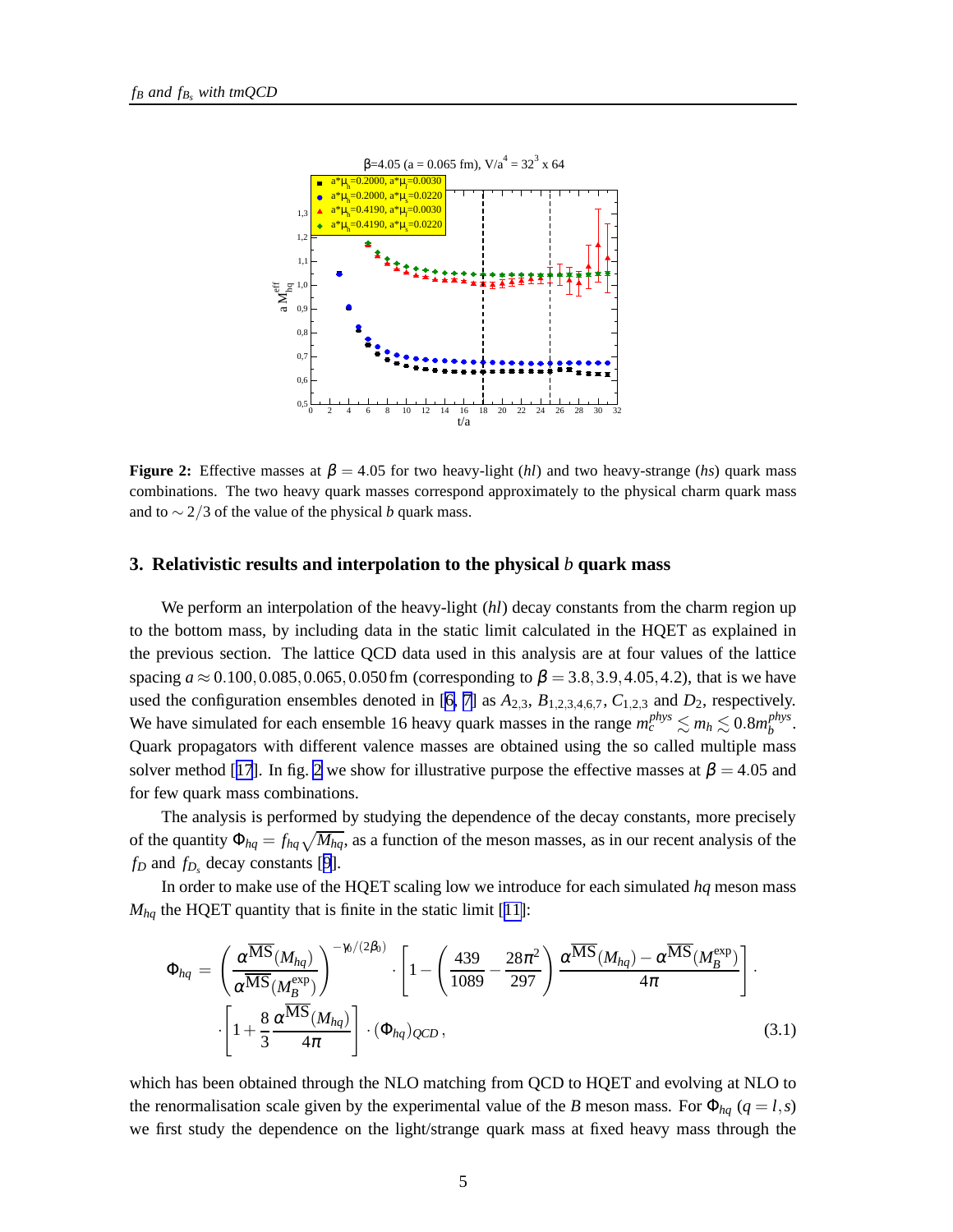<span id="page-5-0"></span>following functional forms

$$
\Phi_{hl} = A(a, m_h) \cdot \left( 1 - \frac{3(1 + 3\hat{g}^2)}{4} \cdot \frac{M_{ll}^2}{(4\pi f)^2} \cdot \log \left( \frac{M_{ll}^2}{(4\pi f)^2} \right) + B \cdot M_{ll}^2 \right),
$$
  
\n
$$
\Phi_{hs} = A'(a, m_h) \cdot \left( 1 + B' \cdot M_{ll}^2 + C'(a) \cdot M_{ss}^2 \right).
$$
\n(3.2)

We note that the fit forms above follow from the HMChPT formulae  $[12 - 14]$  $[12 - 14]$  $[12 - 14]$  $[12 - 14]$ , which we have already used in the static sector (see eq. [\(2.4](#page-3-0))). A dependence of the coefficients *A*,*A* ′ ,*C* ′ on the lattice spacings is allowed, in order to account for discretisation effects. The extrapolation/interpolation to the physical light/strange quark mass is performed by replacing in eq. (3.2)  $M_{ll}^2 = (M_{\pi}^{exp})^2$ ,  $M_{ss}^2 = 2(M_{K}^{exp})$  $K^{exp}(K)$ <sup>2</sup> –  $(M_{\pi}^{exp})^2$ . This first step provides the values of the decay constants at the physical light/strange quark mass for every simulated lattice spacing and heavy quark mass, or equivalently the quantities  $\Phi_{hq}$ <sub>*phys*</sub>.

The second step consists in studying the dependence of  $\Phi_{hq}$ *phys*, included the available static points, on the heavy quark mass and on the lattice spacing, in order to interpolate to the *b* quark mass and to extrapolate to the continuum limit. Several functional forms with different  $\mathcal{O}(a^2)$  and  $\mathcal{O}(a^4)$  discretisation terms have been tried, which can be written in a compact way as

$$
\Phi_{hl^{phys}(hs^{phys})} = \sum_{n,k} P_{nk} a^{2n} M_{hq}^{2n-k}, \qquad (n = 0, 1, 2; k = 0, 1, 2), \qquad (3.3)
$$

where  $M_{hq}$  is a reference meson mass with the same simulated heavy quark mass as in the fitted quantity  $\Phi$  and the light quark mass is fixed to a similar value for all data. We have performed correlated fits by assuming the static results uncorrelated with the relativistic data.

The results for the decay constants  $f_B$  and  $f_{B_s}$  are finally obtained by replacing in eq. (3.3)  $M_{hq} = M_{hs} = M_{B_s}^{exp}$  $\frac{exp}{B_s}$ , setting the lattice spacing equal to zero and performing the matching from HQET back to QCD at NLO.

The dependence of the decay constants on the *hq* meson mass is shown in fig. [3](#page-6-0) where, for illustrative purpose, we also show curves corresponding to one of the various fits. The discretisation terms included in the shown fits are of  $\mathcal{O}(a^2 M_{hq})$ ,  $\mathcal{O}(a^2 M_{hq}^2)$  and  $\mathcal{O}(a^4 M_{hq}^4)$  for both  $\Phi_{hl^{plys}}$  and Φ*hsphys*. We observe that with our data it is not possible to determine the coefficients of more than three discretisation terms for each fit and that, in some cases, only two out of three parameters turn out to be different from zero. About twenty of these fits have a chi square per degree of freedom of order one or smaller and are considered in deriving our final result for *f<sup>B</sup>* and *fB<sup>s</sup>* . The spread among these fits is included in the systematic uncertainty.

Our preliminary results for  $f_B$ ,  $f_{B_s}$  and the ratio read<sup>1</sup>

$$
f_B = 191(6)(12)(3) \text{MeV} = 191(14) \text{MeV},
$$
  
\n
$$
f_{B_s} = 243(6)(12)(3) \text{MeV} = 243(14) \text{MeV},
$$
  
\n
$$
f_{B_s}/f_B = 1.27(3)(4) = 1.27(5),
$$
\n(3.4)

where: i) the first error is of statistical plus fitting origin, ii) the second error, estimated through the spread of the results obtained with functional forms containing different discretisation terms,

<sup>&</sup>lt;sup>1</sup>The results given in the present proceedings are based on a larger statistical sample w.r.t to the values presented at the Conference and cited in ref. [[1](#page-6-0)].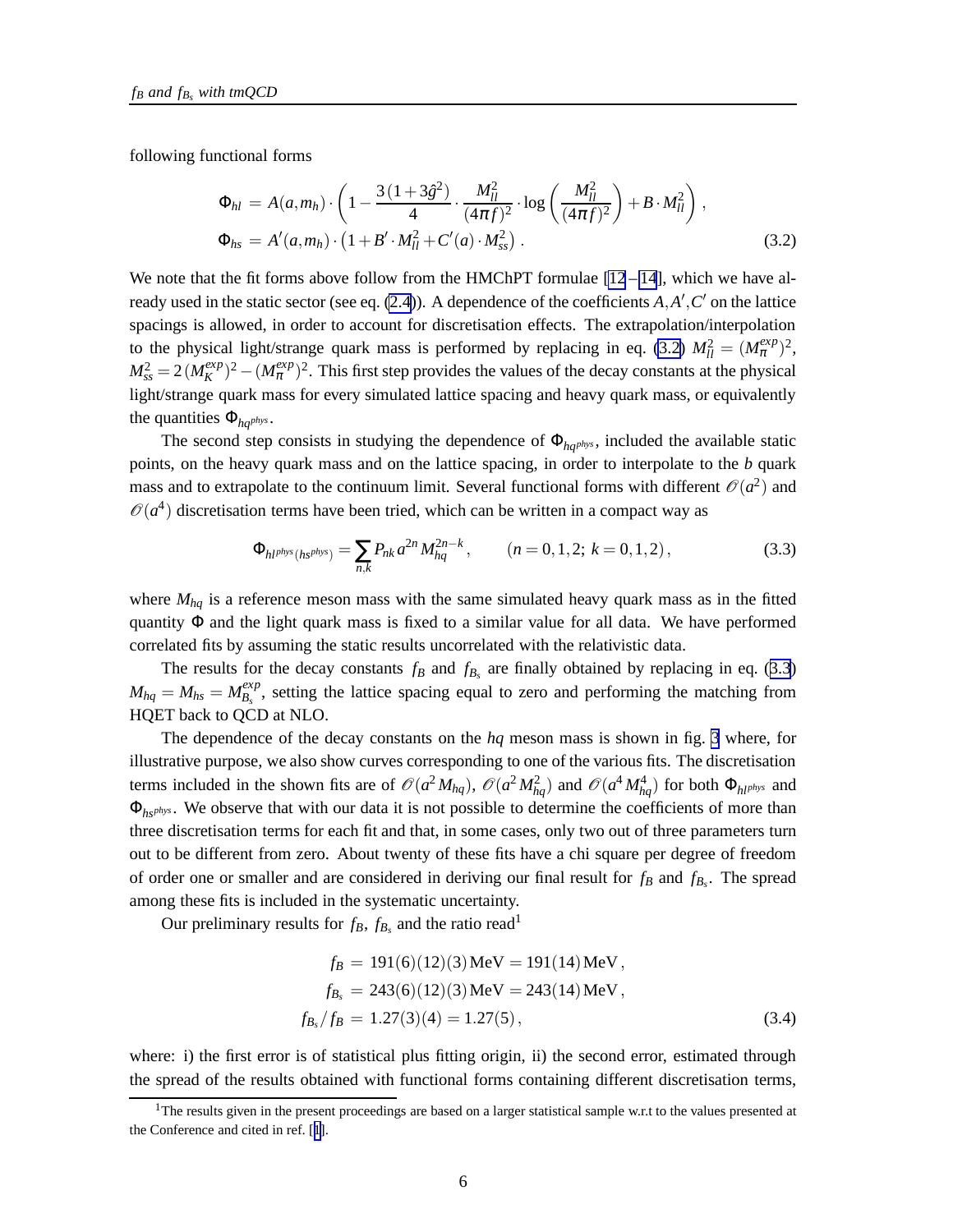<span id="page-6-0"></span>

**Figure 3:** Interpolation to the *b* quark mass and continuum extrapolation of  $\Phi_{h1}$ *phys* (left) and  $\Phi_{h2}$ *phys* (right).

represents the residual uncertainty due to the continuum limit and to the *b* mass interpolation, iii) the third error takes into account the effect of the systematic uncertainty on the static point.

We conclude by comparing the results in eq.  $(3.4)$  $(3.4)$  with those obtained in ref. [2] using suitable ratios having an exactly known static limit. The latter values read

$$
f_B = 194(16) \text{MeV}, f_{B_s} = 235(11) \text{MeV},
$$
 (3.5)

where the uncertainty is the sum in quadrature of the statistical and systematic errors. The two sets of results are in very good agreement, thus providing further confidence on their robustness. We note that the results in eq. (3.5) are obtained from a subset of the data analysed in the present study. The inclusion of the full set of data is in program for a forthcoming publication.

#### **References**

- [1] C. Aubin, arXiv:0909.2686 [hep-lat].
- [2] B. Blossier *et al.*, arXiv:0909.3187 [hep-lat].
- [3] A. Hasenfratz and F. Knechtli, Phys. Rev. D **64**, 034504 (2001) [arXiv:hep-lat/0103029].
- [4] M. Della Morte, A. Shindler and R. Sommer, JHEP **0508**, 051 (2005) [arXiv:hep-lat/0506008].
- [5] K. Jansen, C. Michael, A. Shindler and M. Wagner [ETM Collaboration], JHEP **0812**, 058 (2008) [arXiv:0810.1843 [hep-lat]].
- [6] Ph. Boucaud *et al.* [ETM collaboration], Comput. Phys. Commun. **179**, 695 (2008) [arXiv:0803.0224 [hep-lat]].
- [7] Ph. Boucaud *et al.* [ETM collaboration], in preparation.
- [8] B. Blossier *et al.* [ETM collaboration], JHEP **0804**, 020 (2008) [arXiv:0709.4574 [hep-lat]].
- [9] B. Blossier *et al.* [ETM collaboration], JHEP **0907**, 043 (2009) [arXiv:0904.0954 [hep-lat]].
- [10] R. Horsley, H. Perlt, P. E. L. Rakow, G. Schierholz and A. Schiller [QCDSF Collaboration], Nucl. Phys. B **693**, 3 (2004) [Erratum-ibid. B **713**, 601 (2005)] [arXiv:hep-lat/0404007].